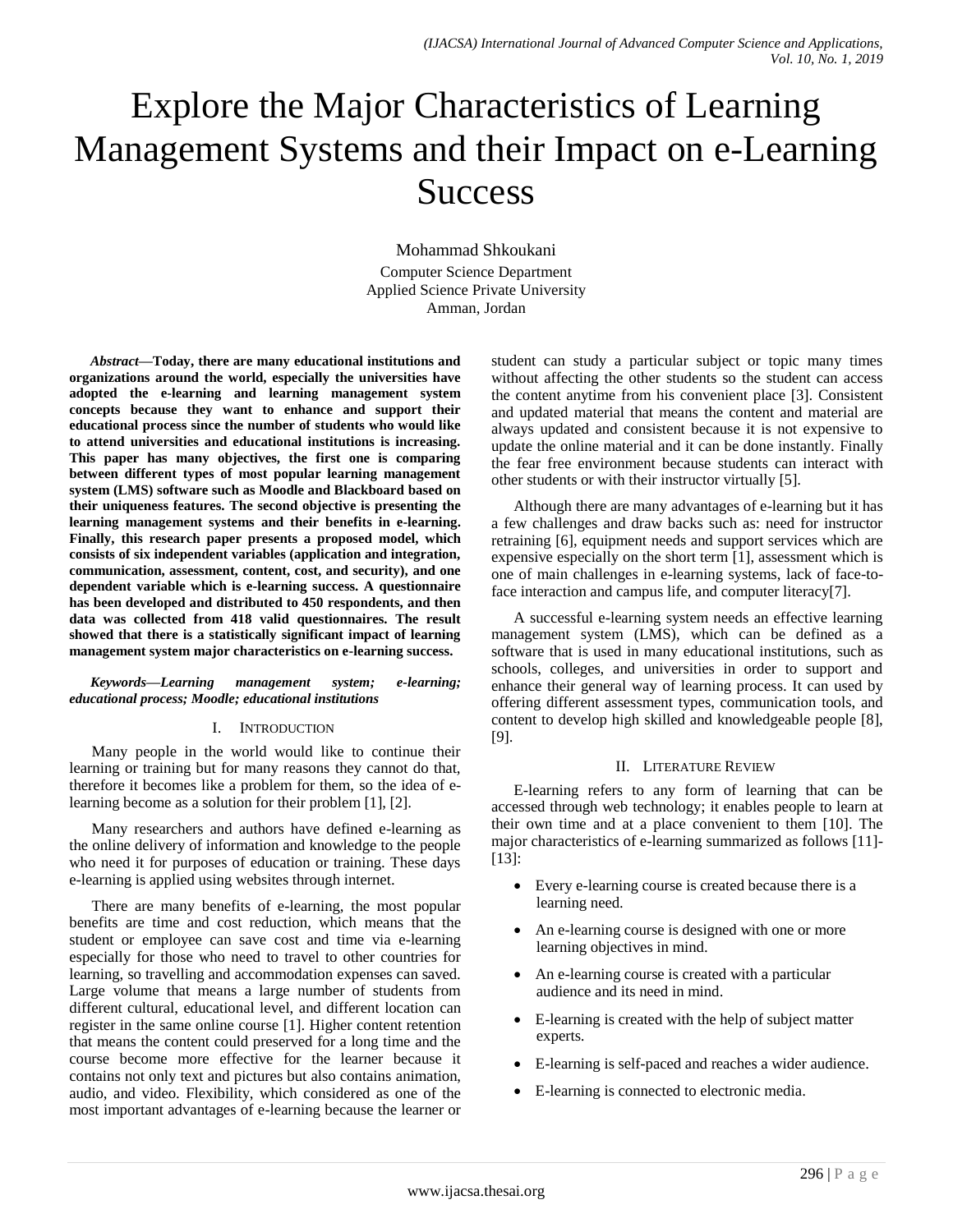- E-learning courses always have assessments.
- The development of e-learning follows a streamlined process.

LMS can be considered as a part of content management system which manages learning and teaching environment, it includes a set of web based tools to support many activities and learning management techniques to enhance learning management process [14], [19].

The author concludes from the different definitions of LMS that there are two major communications and interactions in LMS [15]. The first one is the interaction between instructor and student; the second one is the interaction between students themselves in order to share knowledge among them.

There are many types of LMS. Table 1 shows the most popular LMS software of 2018 and their uniqueness features [18].

Each LMS has many characteristics and some of them have its own features, according to previous studies [2], [4], [5], [16], [17] the author summarizes the main characteristics based on components of LMS as shown in Table 2.

| <b>LMS Type</b> | <b>Uniqueness Features</b>                                                                                | <b>LMS</b> Type    | <b>Uniqueness Features</b>                                                                             |  |  |
|-----------------|-----------------------------------------------------------------------------------------------------------|--------------------|--------------------------------------------------------------------------------------------------------|--|--|
| Litmos          | • Extremely scalable<br>• Wide integration options<br>• Reliable support<br>• Personalized learning paths | <b>Bridge</b>      | • Feedback and analytics<br>• User-friendly content creation<br>• Categorize contacts                  |  |  |
| Talent          | • Blended learning<br>• eCommerce<br>• Enterprise-grade<br>• Homepage builder                             | <b>Brightspace</b> | • MOOC support<br>• Flexible learning environments<br>• Predictive modelling                           |  |  |
| Docebo          | • Coach and Share<br>• Scalable<br>• Multiple admin<br>• eCommerce                                        | <b>Blackboard</b>  | • Flexible learning environment<br>• Group management<br>• Social learning                             |  |  |
| eFront          | • Flexible learning<br>• A new-age: gamification<br>• Content interoperability<br>• Branding and control  | Moodle             | • On-premise<br>• Open source<br>• Community                                                           |  |  |
| eCoach          | • Affordability<br>• Content authoring<br>• Fully SCORM/LTI compliant<br>• Automation and integrations    | Geenio             | • PPT, PDF conversion<br>• Multi-tenant structure<br>• Templates and course samples                    |  |  |
| iSpring         | • Rich authoring tool<br>• Unlimited storage space<br>• Live webinars<br>• Offline mobile access          | Absorb             | • HTML5-based<br>• Cloud and on-premise options<br>• Ecommerce integrated with payment gateways        |  |  |
| Edmodo          | • Shared resources<br>• Google Apps integration<br>• Unlimited storage                                    | Grovo              | • Video-based<br>• Micro learning methodology<br>• Action-based learning paths                         |  |  |
| Schoology       | • Assessment Management Platform<br>• Automated grading system<br>• Flexible learning management          | SmarterU           | • Executive dashboards<br>• Wide array of file formats<br>• Automated enrollment to completion process |  |  |
| Canvas          | • Pedagogical structure<br>• Open source<br>• Peak demand scalability                                     | Looop              | • Induction<br>• Best practices<br>• Automated survey-based reports                                    |  |  |
| ProProfs        | • Vast library of resources<br>• Feature-complete LMS<br>$\bullet$ Configurable                           | Sakai              | • Free open-source<br>• Active community<br>• Highly collaborative                                     |  |  |

TABLE I. MOST POPULAR LEARNING MANAGEMENT SYSTEMS OF 2018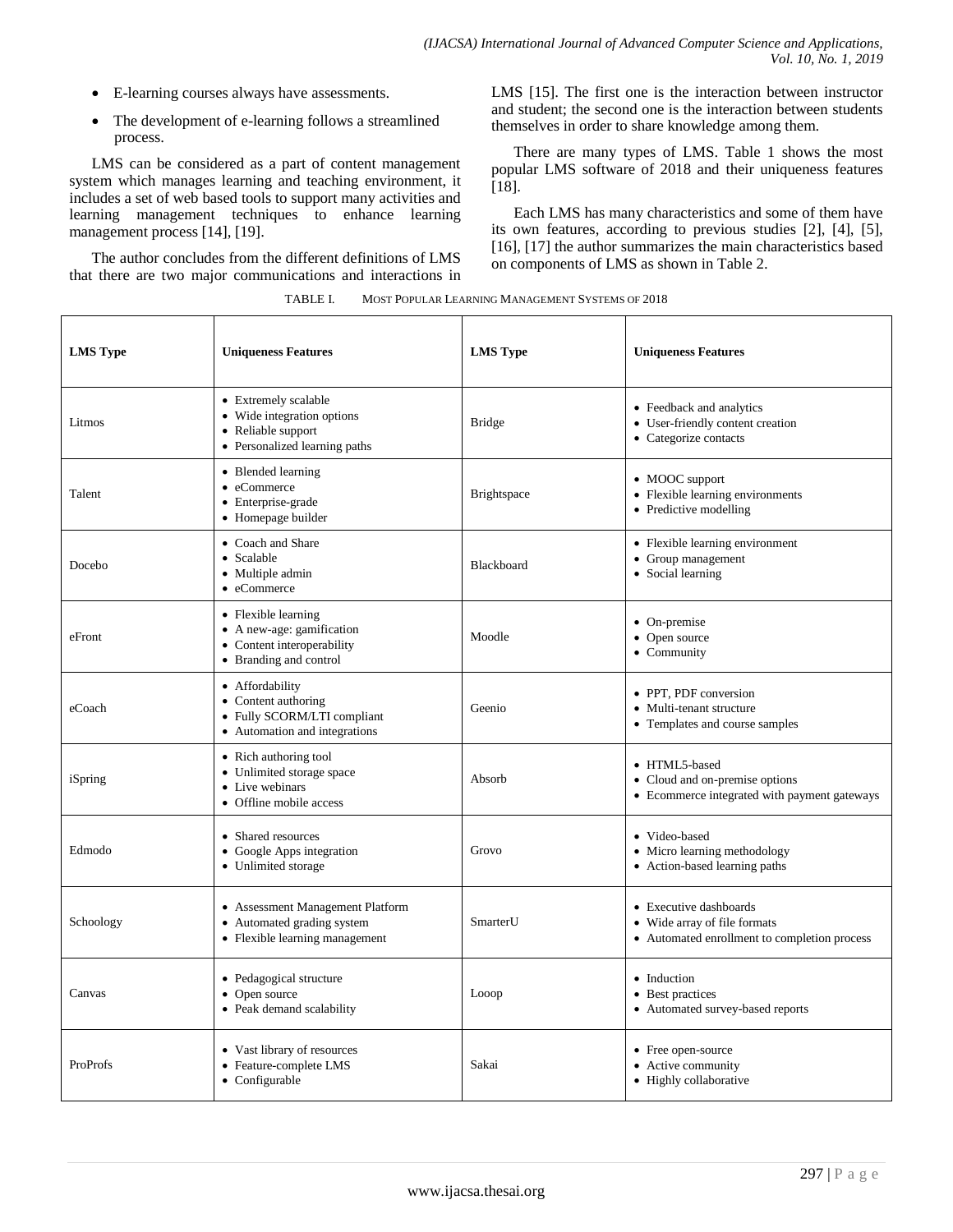TABLE II. MAJOR CHARACTERISTICS OF LMS

| <b>Characteristic</b>          | <b>Description</b>                                                                                                                                                                                                                                                                                                                                                                                                                                                                  |
|--------------------------------|-------------------------------------------------------------------------------------------------------------------------------------------------------------------------------------------------------------------------------------------------------------------------------------------------------------------------------------------------------------------------------------------------------------------------------------------------------------------------------------|
| Application and<br>Integration | • Run cross different platforms with acceptable<br>requirements.<br>• Provide user friendly interface.<br>• Availability of Multilanguage interfaces in e-learning<br>system.<br>• Can be integrated with existing systems.<br>• System response time is acceptable.<br>• Provide training or help documentation for users.                                                                                                                                                         |
| Communication                  | • Announcement and messages are shown throughout<br>the semester.<br>• Offer discussion groups and forums for students.<br>• Provide direct chatting between students and instructor<br>and between students themselves.<br>• Provide email services.<br>• Presents warnings for academic behavior and absence.<br>• Live events and video conferences can be done.                                                                                                                 |
| Assessment                     | • Quizzes, home works, and exams can be conducted.<br>• Grades are shown for students during the semester.<br>• Support auto correction for assessment and exams.<br>• Assessment questions are generated according to<br>student behavior throughout the exam time and the<br>semester.<br>• Feedback and survey are offered by the e-learning<br>system.<br>• Support some tools to evaluate individual and team<br>works.<br>• Attendance and absence can be taken using system. |
| Content                        | • Provide syllabuses and course outlines for each course.<br>• Offer lecture notes and slides.<br>• Support interactive resources such as video files.<br>• Presents links to scholarly information.<br>• Offers animated case studies and experiments.<br>• Dynamic, consistent, and updated content.<br>• Resources can be accessed anytime/anywhere.                                                                                                                             |
| Cost                           | Cost should be reasonable if it is not an open source<br>software.<br>• Cost should not exceed the software benefits on the<br>long term.                                                                                                                                                                                                                                                                                                                                           |
| Security                       | • System should be secured.<br>• Authorized user can only access the system.<br>• Provide two authentication factor for uploading<br>student marks.                                                                                                                                                                                                                                                                                                                                 |

# III. OBJECTIVES OF THE STUDY

This study aims to explore the uniqueness features of most popular LMS of 2018 and compare between them. It also investigates the major characteristics of LMS, finds the impact of application and integration, communication, assessment, content, cost, and security on e-learning success.

## IV. STUDY HYPOTHESES

This study will test six hypotheses according to the objectives of the study:

# Main Hypothesis:

 $H<sub>0</sub>1$ : There is no statistically significant impact of LMS major characteristics on e-Learning success at  $(\alpha \le 0.05)$ 

|  |  |  | This hypothesis consists of the following sub hypotheses: |
|--|--|--|-----------------------------------------------------------|
|  |  |  |                                                           |

- $H<sub>0</sub>1.1$ : There is no statistically significant impact of application and Integration on e-Learning success at  $(\alpha \leq 0.05)$
- $H<sub>0</sub>1.2$ : There is no statistically significant impact of communication on e-Learning success at  $(\alpha \le 0.05)$
- $H<sub>0</sub>1.3$ : There is no statistically significant impact of assessment on e-Learning success at  $(\alpha \le 0.05)$
- $H<sub>0</sub>1.4$ : There is no statistically significant impact of content on e-Learning success at  $(\alpha \leq 0.05)$
- $H<sub>0</sub>1.5$ : There is no statistically significant impact of cost on e-Learning success at  $(\alpha \le 0.05)$
- $H<sub>0</sub>1.6$ : There is no statistically significant impact of security on e-Learning success at  $(\alpha \le 0.05)$

# V. STUDY MODEL

Based on many previous researches and studies [2], [7], [12], [13], [15] the author has proposed and adopted the research model in order to realize the main objective of this study which is the investigation of major characteristics of LMS and their impact on e-learning success. The proposed model includes the independent variable (LMS major characteristics) which includes application and integration, communication, assessment, content, cost, and security that previously described in Table 2. The proposed model also includes the dependent variable, which is the e-learning success as shown in Fig. 1.

Independent Variables



Fig. 1. Proposed Research Model.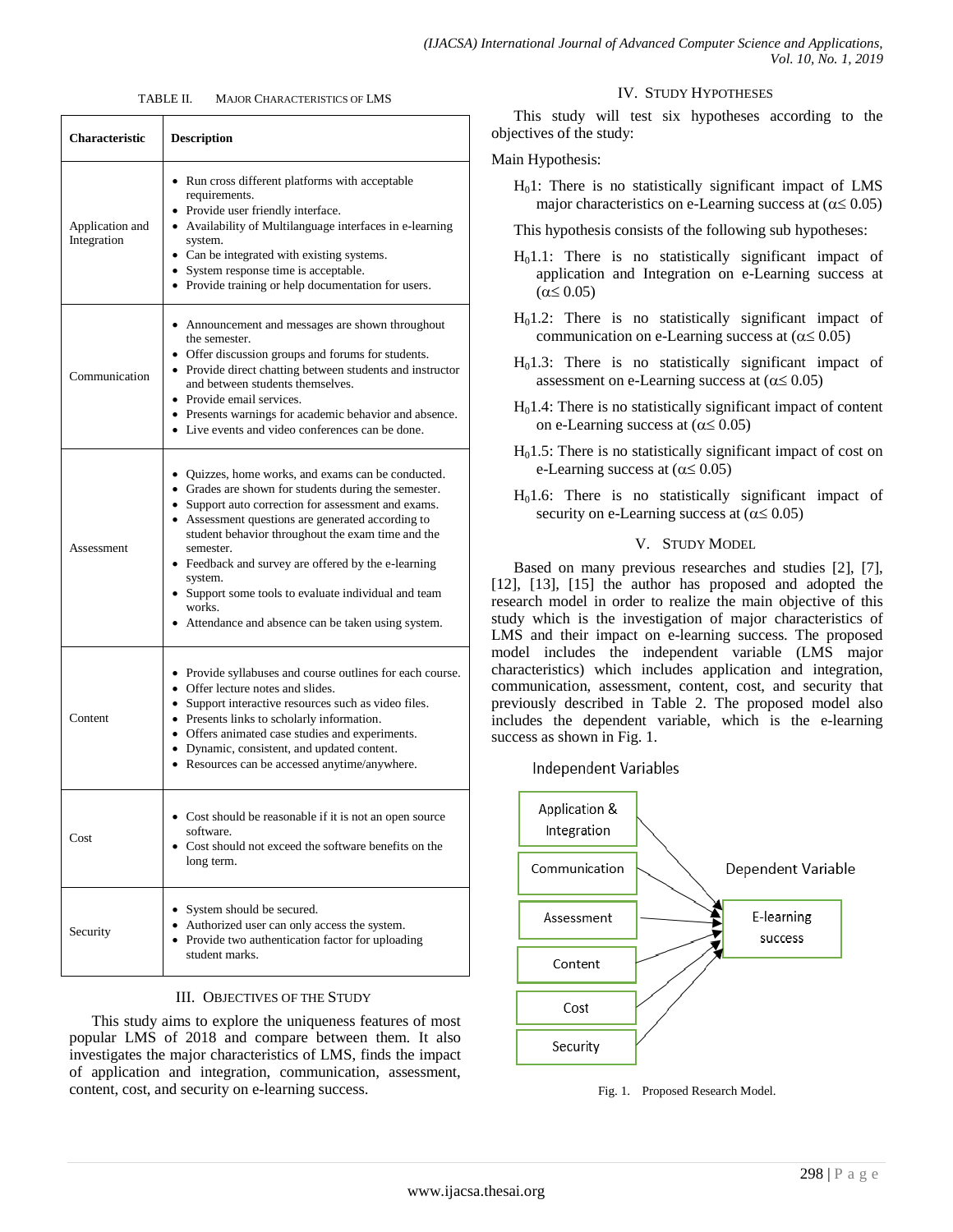## VI. STUDY POPULATION AND SAMPLE

The field of the study will be the Jordanian educational institutions especially the public and private universities that is using one of the types of LMS software; there is around 27 universities in Jordan.

This study based on a random sample for students, academic and administrative employees in the Jordanian universities that use LMS software in their educational process, according to [20] the study sample will be 450 respondents.

The researcher has devised a thirty-four-question questionnaire, questions were measured using a five-point Likert type scale (1=strongly disagree; 5=strongly agree). The researcher has collected 418 valid questionnaires.

## VII.RELIABILITY ANALYSIS

In order to measure the internal consistency, that is how closely related, a set of items are as a group. A Cronbach's alpha was run on the collected 418 valid questionnaires; Note that a reliability coefficient of 0.70 or higher considered "acceptable" [20]. Table 3 shows the result of Cronbach's alpha analysis.

| <b>Variable</b>           | <b>No. of Items</b> | <b>Cronbach's Alpha</b> |
|---------------------------|---------------------|-------------------------|
| Integration & Application | 6                   | 0.913                   |
| Communication             | 6                   | 0.907                   |
| Assessment                |                     | 0.916                   |
| Content                   |                     | 0.921                   |
| Cost                      |                     | 0.896                   |
| Security                  |                     | 0.904                   |

TABLE III. CRONBACH'S ALPHA ANALYSIS

# VIII. HYPOTHESES TESTING AND RESULTS

SPSS application used to analyze the data that collected from 418 respondents who answered the questionnaire, the researcher applies linear regression to test the hypotheses, and the results were as follows:

Main Hypothesis:

- $H<sub>0</sub>1$ : There is no statistically significant impact of LMS major characteristics on e-Learning success at  $(\alpha \le 0.05)$
- This hypothesis is broken down to the following subhypotheses:
- $H<sub>0</sub>1.1$ : There is no statistically significant impact of application and integration on e-Learning success at  $(\alpha \leq 0.05)$
- Ha1.1: There is statistically significant impact of application and integration on e-Learning success at  $(\alpha \leq 0.05)$

Table 4 shows that the p-value was equal to 0.000, which is less than 5% (the significant level), so the null hypothesis is rejected, which means that there is a statistically significant impact of application and integration on e-Learning success at  $(\alpha \leq 0.05)$ .

- $H<sub>0</sub>1.2$ : There is no statistically significant impact of communication on e-Learning success at  $(\alpha \le 0.05)$
- $H_a1.2$ : There is statistically significant impact of communication on e-Learning success at  $(\alpha \le 0.05)$

TABLE IV. LINEAR REGRESSION RESULTS FOR THE H<sub>0</sub>.1.1 HYPOTHESIS

| Independ.<br><b>Variable</b>    | ß<br>value | value | Sig. t | F<br>value | p-<br>value<br>Sig. F | <b>Result</b>      |
|---------------------------------|------------|-------|--------|------------|-----------------------|--------------------|
| Application<br>&<br>Integration | 0.315      | 6.928 | 0.000  | 47.992     | 0.000                 | Reject<br>$H_01.1$ |

According to Table 5 the p-value was equal to 0.000 which is less than 5% (the significant level), so the null hypothesis is rejected, that means there is a statistically significant impact of communication on e-Learning success at  $(\alpha \le 0.05)$ .

- $H<sub>0</sub>1.3$ : There is no statistically significant impact of assessment on e-Learning success at  $(\alpha \le 0.05)$
- Ha1.3: There is statistically significant impact of assessment on e-Learning success at  $(\alpha \le 0.05)$

| <b>Independ. Variable</b> | β<br>value | value | Sig. t | F<br>value | p-value<br>Sig. F | <b>Result</b>      |
|---------------------------|------------|-------|--------|------------|-------------------|--------------------|
| Communi-cation            | 0.336      | 5.991 | 0.000  | 35.893     | 0.000             | Reject<br>$H_01.2$ |

As shown in Table 6 There is a statistically significant impact of assessment on e-Learning success at ( $\alpha \le 0.05$ ), since the p-value was equal to 0.000 which is less than 5% (the significant level), so the null hypothesis will be rejected.

- $H<sub>0</sub>1.4$ : There is no statistically significant impact of content on e-Learning success at  $(\alpha \le 0.05)$
- $H<sub>a</sub>1.4$ : There is statistically significant impact of content on e-Learning success at  $(\alpha \le 0.05)$

| <b>Independ.Variable</b> | β<br>value | value | Sig. t | F<br>value | p-<br>value<br>Sig. F | <b>Result</b>       |
|--------------------------|------------|-------|--------|------------|-----------------------|---------------------|
| Assessment               | 0.381      | 5.054 | 0.000  | 25.547     | 0.000                 | Reject<br>$H_0$ 1.3 |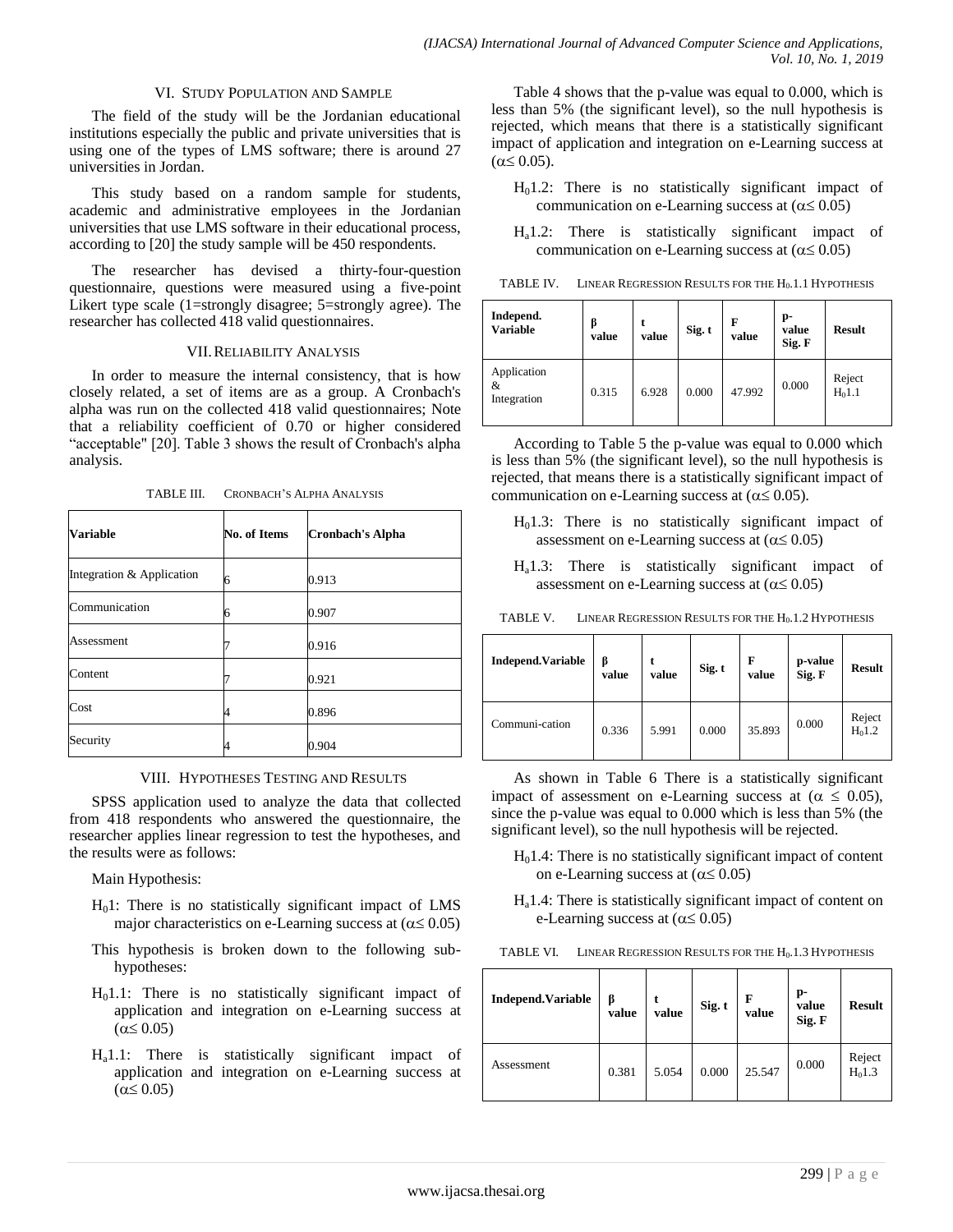TABLE VII. LINEAR REGRESSION RESULTS FOR THE H<sub>0</sub>.1.4 HYPOTHESIS

| <b>Independ. Variable</b> | ß<br>value | value  | Sig. t | F<br>value | p-value<br>Sig. F | <b>Result</b>      |
|---------------------------|------------|--------|--------|------------|-------------------|--------------------|
| Content                   | 0.444      | 12.243 | 0.000  | 149.89     | 0.000             | Reject<br>$H_01.4$ |

Referred to Table 7, it was found that the p-value is equal to 0.000, which is less than 5% (the significant level), so there is a statistically significant impact of content on e-Learning success at  $(\alpha \le 0.05)$  and the null hypothesis will be rejected.

- $H<sub>0</sub>1.5$ : There is no statistically significant impact of cost on e-Learning success at  $(\alpha \le 0.05)$
- $H<sub>a</sub>1.5$ : There is statistically significant impact of cost on e-Learning success at ( $\alpha \leq 0.05$ )

Table 8 shows that the p-value is equal to 0.000, which is less than 5% (the significant level), so the null hypothesis will be rejected, which means there is a statistically significant impact of cost on e-Learning success at  $(\alpha \le 0.05)$ .

- $H<sub>0</sub>1.6$ : There is no statistically significant impact of security on e-Learning success at  $(\alpha \le 0.05)$
- $H_a$ 1.6: There is statistically significant impact of security on e-Learning success at  $(\alpha \le 0.05)$

Based on Table 9 which shows that the p-value is equal to 0.000 which is less than 5% (the significant level), so the null hypothesis will be rejected (There is no statistically significant impact of security on e-Learning success at ( $\alpha \leq 0.05$ ), which means there is a statistically significant impact of security on e-Learning success at ( $\alpha \leq 0.05$ ).

Main Hypothesis:

- $H<sub>0</sub>1$ : There is no statistically significant impact of LMS major characteristics (application and integration, communication, assessment, content, cost, security) on e-Learning success at  $(\alpha \le 0.05)$
- $H_a$ 1: There is statistically significant impact of LMS major characteristics (application and integration, integration, communication, assessment, content, cost, security) on e-Learning success at  $(\alpha \le 0.05)$

As shown in Table 10 there is a statistically significant impact of LMS major characteristics on e-Learning success at  $(\alpha \le 0.05)$ , because the p-value was equal to 0.000 which is less than 5% (the significant level), thus the null hypothesis (There is no statistically significant impact of LMS major characteristics on e-Learning success at  $(\alpha \le 0.05)$  will be rejected.

|  | TABLE VIII. LINEAR REGRESSION RESULTS FOR THE H <sub>0</sub> .1.5 HYPOTHESIS |  |
|--|------------------------------------------------------------------------------|--|
|--|------------------------------------------------------------------------------|--|

| <b>Independ. Variable</b> | <b>B</b> value | value | Sig. t | value  | p-<br>value<br>Sig. F | <b>Result</b>       |
|---------------------------|----------------|-------|--------|--------|-----------------------|---------------------|
| Cost                      | 0.214          | 7.234 | 0.000  | 45.741 | 0.000                 | Reject<br>$H_0$ 1.5 |

| TABLE IX. | LINEAR REGRESSION RESULTS FOR THE $H_0$ . 1.6 HYPOTHESIS |
|-----------|----------------------------------------------------------|
|-----------|----------------------------------------------------------|

| <b>Independ. Variable</b> | <b><i>B</i></b> value | value | Sig. t | F<br>value | p-<br>value<br>Sig. F | <b>Result</b>       |
|---------------------------|-----------------------|-------|--------|------------|-----------------------|---------------------|
| Security                  | 0.362                 | 6.154 | 0.000  | 46.627     | 0.000                 | Reject<br>$H_0$ 1.6 |

TABLE X. LINEAR REGRESSION RESULTS FOR MAIN HYPOTHESIS H<sub>0</sub>1

| Independent                  | F      | p-value | <b>Result</b>  |
|------------------------------|--------|---------|----------------|
| <b>Variables</b>             | value  | Sig. F  |                |
| LMS Major<br>Characteristics | 43.944 | 0.000   | Reject $H_0$ 1 |

#### IX. CONCLUSION AND RECOMMENDATIONS

The author has explained two major concepts (LMS and elearning) which are supporting the educational process in many educational institutions and described their benefits to these institutions. The researcher also compared between different types of most popular LMS software according to their uniqueness attributes for each type, and then described main characteristics of LMS. The paper also examines the relationship between major characteristics of LMS and elearning success.

The results show that there is a significant impact of LMS major characteristics on e-learning success, it also shows that there is a statistically significant impact of (application and integration, communication, assessment, content, cost, security) on e-learning success in the Jordanian educational institutions especially in the Jordanian public and private universities.

The results also indicate that most popular LMS that adopted by Jordanian universities is Moodle, since it is open source software with free cost.

Based on the study's results the researcher recommends that the companies, which develop LMS, should pay more attention to the characteristics of LMS since it has a significant impact on success of e-learning especially the cost. In addition, the researcher extremely recommends and encourages the educational institutions, which still do not have a LMS to adopt the e-learning concept and start using one of LMS types for their benefits and aids to their educational process.

#### ACKNOWLEDGMENT

The author is grateful to the Applied Science Private University, Amman, Jordan, for the full financial support granted to this research.

#### **REFERENCES**

- [1] Turban. E., King. D., Lee. J. K., Liang, T. P., and Turban, D.C, "Electronic Commerce: A Managerial and Social Networks Perspective", Springer, eighth edition, 2015.
- [2] Mohammad Shkoukani, Anas AlDaher, "A Proposed Model Of Learning Management System That Support The Major Characteristics Of E-Learning", International Journal of Management and Applied Science, Vol. 2, Issue 6, pp. 17-21, 2016.